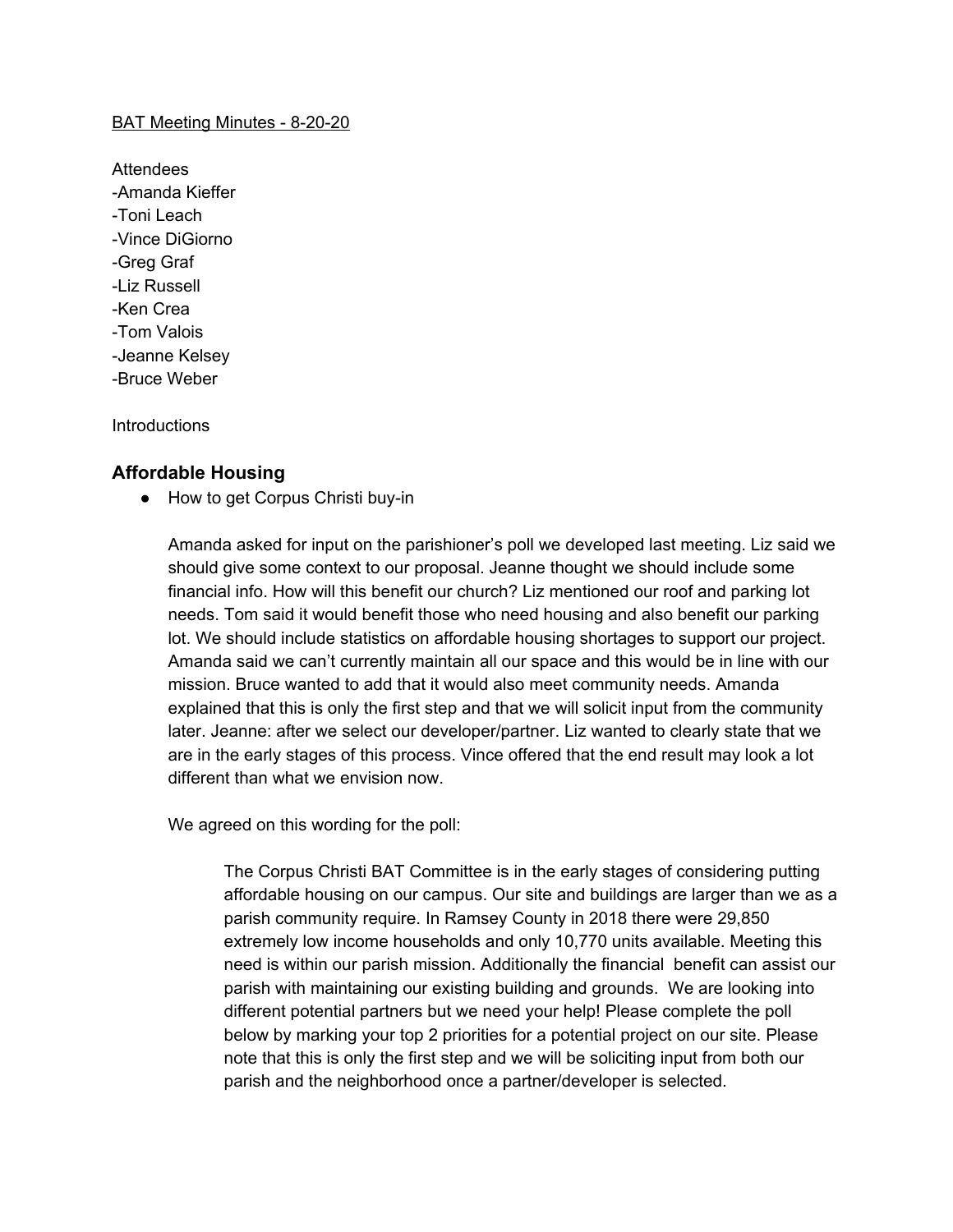- Multigenerational/Family Housing
- Senior Housing
- Variety of Income Tiers
- Units available for the currently homeless
- Option for ownership rather than rental units only
- Sustainability
- Quality of Construction & Maintenance
- Other Amenities such as Community Space
- Dual Use Space with our parish community (ex Parking Lot, Classrooms etc.)
- Use of the rectory/maintaining the chapel
- Location on our campus
- Integrated and complementary with our Parish community and mission
- Other

Amanda asked us all to review this so it can go in the bulletin Monday. Liz will do the bulletin insert and send two reminder emails. She will also have paper copies available for those without email. We set a two-week deadline for responses so we can compile them before our next meeting.

- Overall Campus Use How much space do we need?
	- Vince, Liz and Amanda

Amanda asked about average and maximum parking lot use. Liz said we have about 700 max for Easter and Christmas. Greg said the parking lot is totally full and people are parking on the street for Farmers Market. Jeanne thinks Farmers Market could move to city hall.

Liz will provide Vince the interior space requirements before COVID and he will evaluate the floor plan. Jeanne said the new Fairview Community Center will be short on space and they may want to lease one or two of our classrooms. Also, the Ramsey Co. social workers are being kicked out of the new building, so they may be looking for offices. Amanda said let's just concentrate on our needs for now. A new development may include space for others. Tom thought maybe we could find a dedicated space to use as an amphitheater for outside Masses.

- Picking an Partner
	- Request for Information (RFI)

Jeanne found a Request for Information from Prince of Peace Lutheran Church that we could use as a template. (Included in Google Docs.) Their proposal is to add affordable housing to 2.5acres of their campus. Jeanne said their RFI is a good start but we would need to add an Experiences and Qualifications section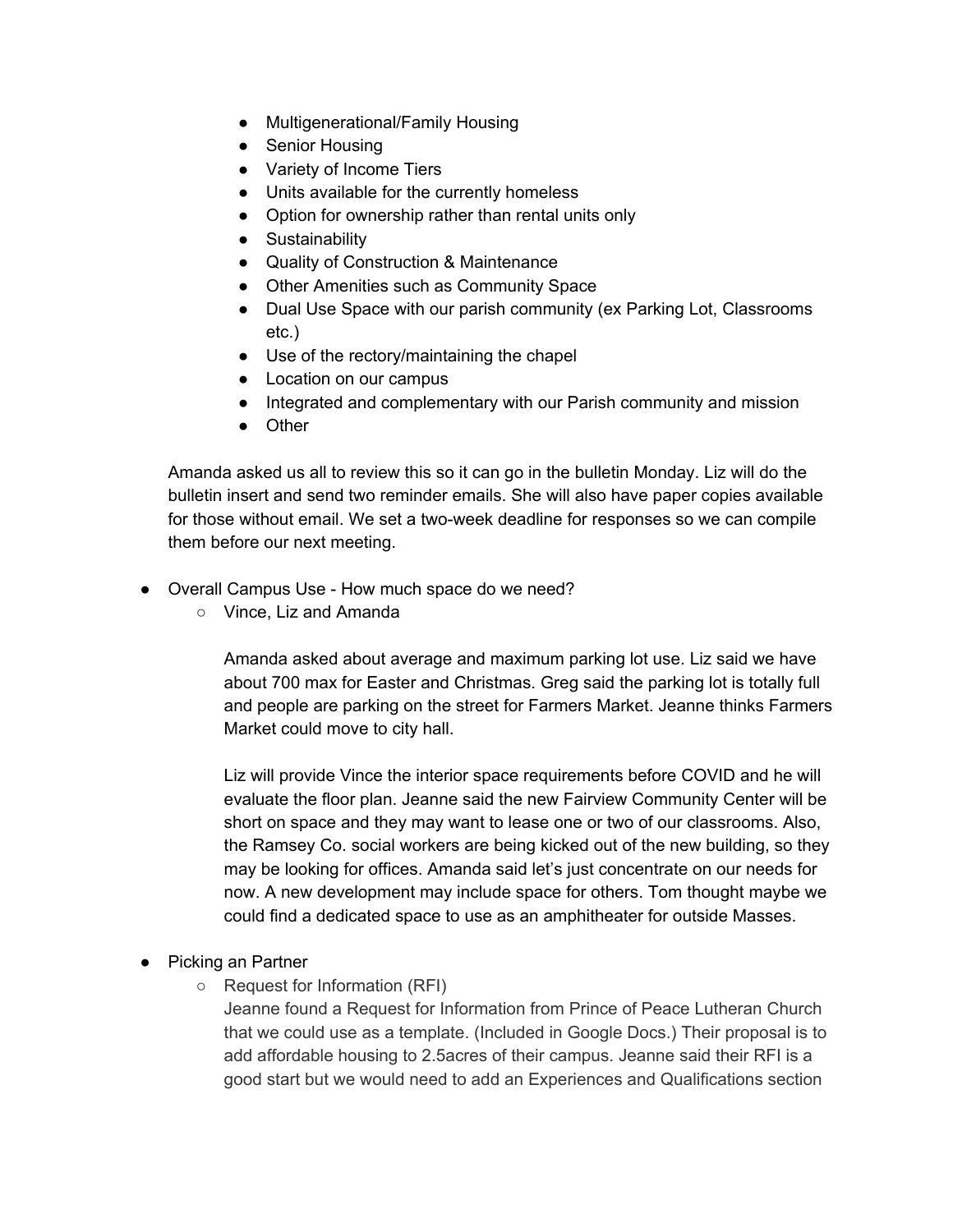to ours. Vince asked whether they are working alone or with a partner? He will see if Kathy knows.

- Posible Agencies:
	- Aeon
	- CommonBond
	- Solid Ground
	- PPL
	- Sand's Development with Solid Ground
	- Twin Cities Housing Development
	- Catholic Charities??
	- Beacon
	- Any others worth considering?

Additional Partners

- Beacon Interface or use there model create a environment that elected officials feel that the project is supported
- Do Good Roseville

A couple of new possible agencies were added to the list above. Vince wondered whether some partners would be turned off by a list that is too long? Jeanne said Aeon is currently swamped, as are most developers. She said Prince of Peace wants an ongoing relationship with their developer. How about us?

Once we get the priorities survey results we will incorporate those requirements into our RFI.

○ Interviews - up to 3

# **Major Building Improvements**

- On Hold till decisions on our Affordable Housing Initiatives are made.
	- Roof Berwall Roofing wanted about \$800K to replace our roof.
	- $\circ$  Greg said there were no roof leaks after the heavy rains last week. This is mostly a problem in the winter.
	- Parish Center
	- Parking Lot

Greg said he never got any other vendors to show up to look at our roof. Jeanne is seeing some construction slowdown in Roseville; this may be a good time to try again? Vince says their architectural firm is not seeing any slowdown.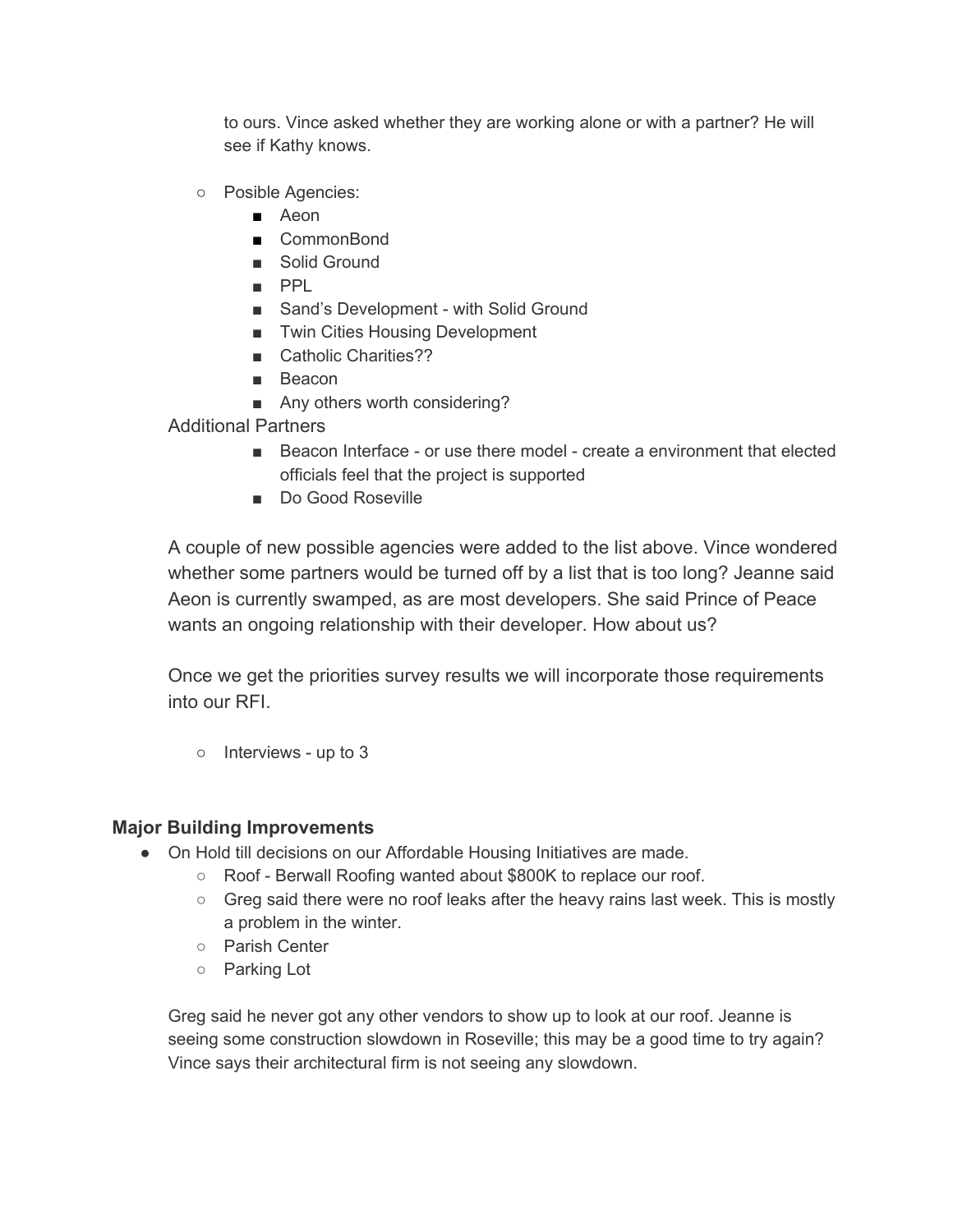# **10-Year Vision Plan**

Bruce, reporting for the Finance Council, said Fr. Michael is waiting for our input on this project. Also, donations have held up well but did taper off in July.

# **Action Items**

- Send out the poll for review Amanda
- Poll out in Bulletin /website on Monday Liz
- Parish needs, Vince, Amanda and Liz
- Schedule Jeanne

**Next Meeting**

**Sep. 14, 7:30pm**

Respectively submitted,

Ken Crea

Aug. 20, 2020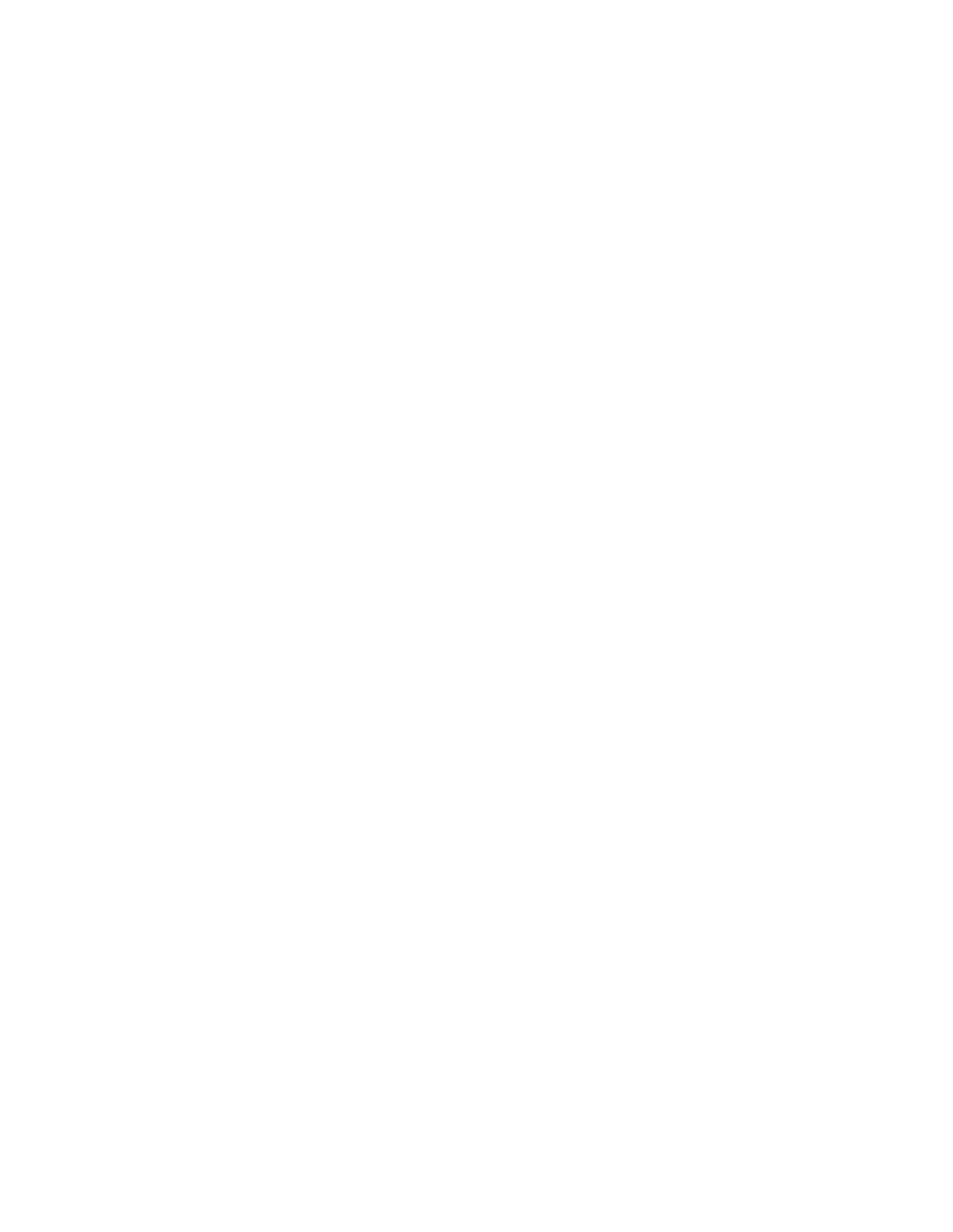BAT Meeting Minutes - 7-30-20

**Attendees** -Amanda Kieffer -Vince DiGiorno -Betsy Madden -Greg Graf -Liz Russell -Ken Crea -Tom Valois -Maureen Connelly -Jeanne Kelsey -Craig Klausing -Bruce Weber -Lori Tierney

**Introductions** 

Affordable Housing

● How to get Corpus Christi buy-in

Amanda wants to get them involved early in the process. Tom says we need a plan to present. We could put something in the bulletin to let parishioners know we are working on this. Amanda would like to do a poll of parishioners from a list of 10 priorities. Vince agreed with this approach. Amanda says we need to get CC on board, do RFP's, and let the developer do community engagement. Liz will put the poll in the bulletin or bulletin insert. She thinks we should welcome anyone who wants to join the team. Amanda agrees, as long as we keep it to a reasonable size.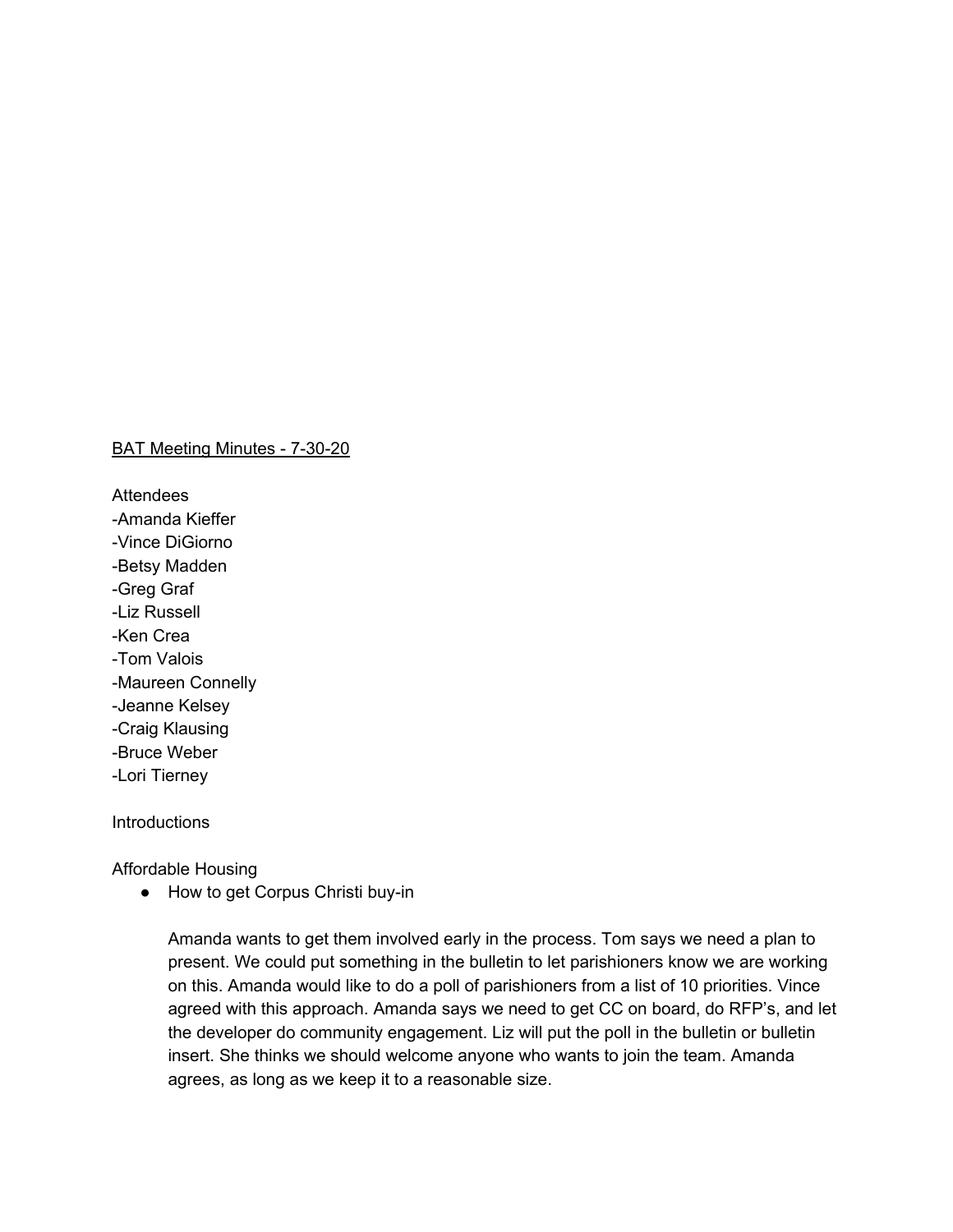After brainstorming (and wordsmithing by Liz) we came up with this poll:

The Corpus Christi BAT Committee is looking into putting affordable housing on our campus. We are looking into different potential partners but we need your help! Please complete the poll below by marking your top 2 priorities for a potential project on our site:

- Type of housing Low Income, Mix, Senior, Family
- Option for Ownership
- Sustainability
- Quality of Construction & Maintenance
- Other Amenities such as Community Space
- Dual Use Space with our parish community (ex Parking Lot, Classrooms ect.)
- Use of the the rectory/maintaining the chapel
- Location on our campus
- Integrated and complementary with our Parish community and mission
- Other
- How to select a developer

Vince asked how many developers should we get involved? Jeanne doesn't want us to lock ourselves into one developer. She says they can get overwhelmed by too many projects. We need to go through the RFP process. We need a facilitator to get community involvement. Craig says, as a minimum, we should work with Aeon and Common Bond. Jeanne says PPL might be interested, though they haven't worked on this side of the river yet. Amanda asked for other names besides Aeon, Common Bond, Solid Ground, and PPL. Jeanne says don't rule out for-profit developers who might want to develop affordable housing for community building. Craig will forward some example RFP's.

- Posible Agencies:
	- Aeon
	- CommonBond
	- Solid Ground
	- PPL
	- Sam's Development with CommonBond
	- Any others worth considering?

Additional Partners

- Beacon Interface or use their model create an environment that elected officials feel that the project is supported
- Do Good Roseville
- How to get neighborhood buy-in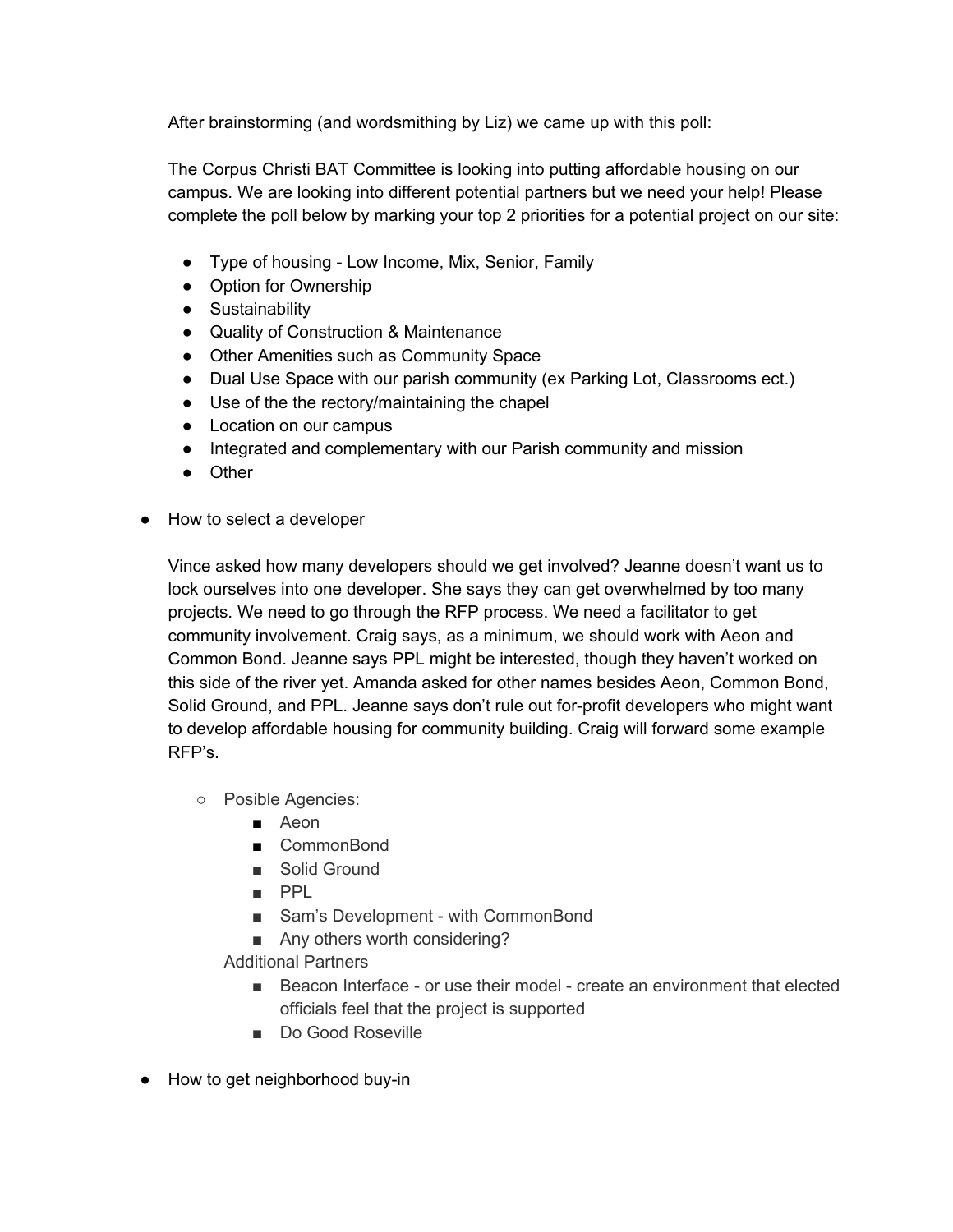Vince said Common Bond was shut down in the past because of neighbors' objections. Greg says neighbors to the south are not very happy with us. They hate our solar panels and the weed patch. Lori attended one of the informational meetings on the Fairview school proposal and heard lots of objections to that proposal and to our solar panels. Craig says there are always going to be people who object. The key is to minimize their effect on their neighbors. He says Common Bond is very good at community engagement. Jeanne says putting Craig's name behind our proposal would be a very powerful endorsement. Liz says we should get Do Good Roseville involved. Jeanne says Common Bond got a \$20K grant to write a playbook on how to address the community. She will see if it is available.

Jeanne says we only need 60% vote to approve affordable housing. She also said Prince of Peace church is also looking at adding affordable housing. She is concerned if two proposals hit the city at once they might be overwhelmed.

● How much space do we need

Amanda formed a sub-team of herself, Liz, and Vince to evaluate how much space both buildings and parking lot - we really need.

### Office Move

● Any Remaining Items

Greg reports the building move is complete.

# Major Building Improvements

- On Hold till decisions on our Affordable Housing Initiatives are made.
	- Roof
	- Parish Center
	- Parking Lot
- The roof may be leaking at one point in the school wing atrium. Greg says this part of the roof has not been patched, but he will look into it.

# Action Items

-poll out in an email - Amanda -space discussion - Amanda, Liz, Vince -bulletin insert - Liz -Craig is going to find example RFPs -Greg is going to look at the ceiling